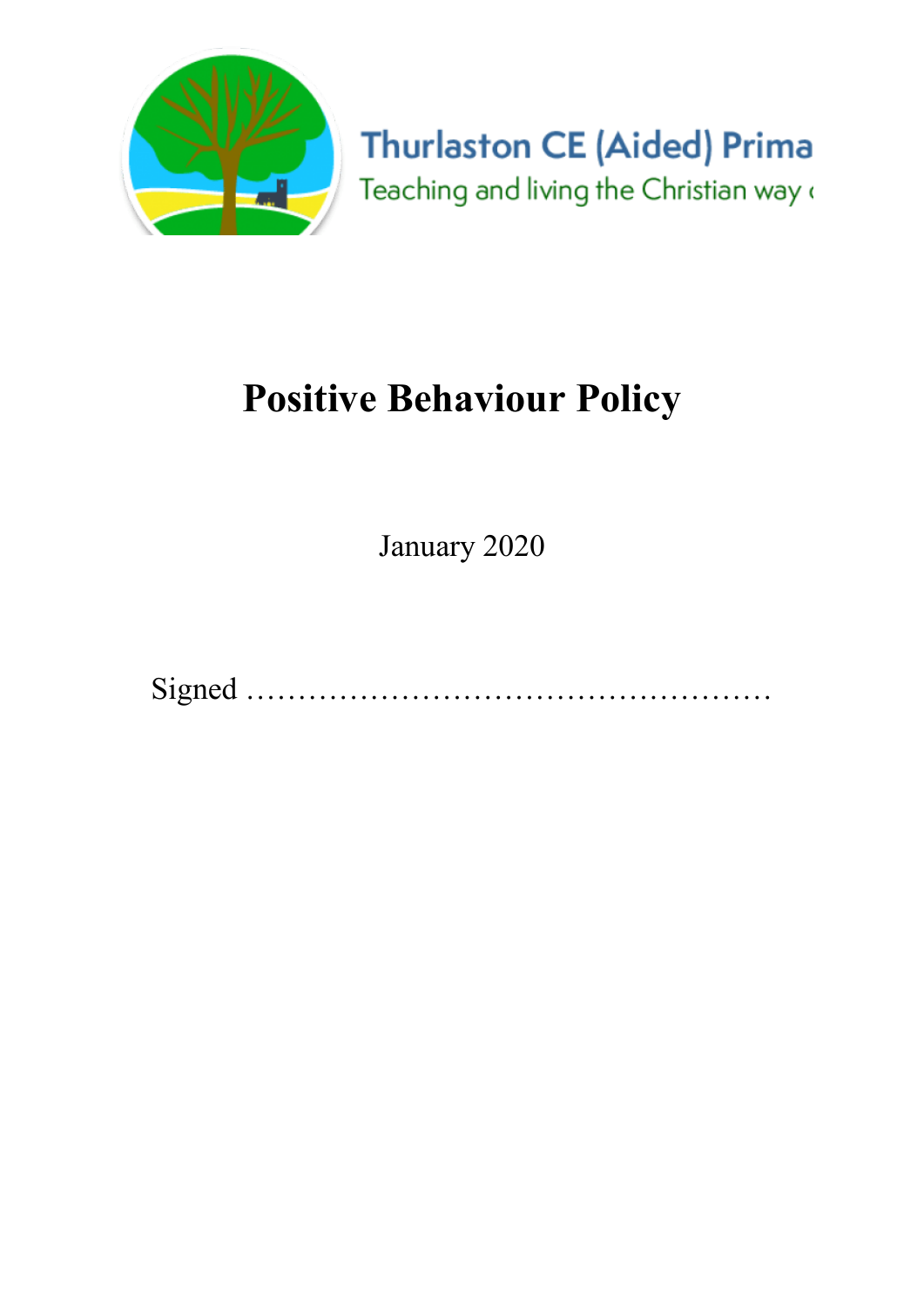This policy is written in line with our ethos and vision statement of Teaching and Living the Christian Way of Life. All people have an inherent worth and are precious. We all from time to time act unacceptably and should be forgiven and given the chance to change our ways. We promote the Christian values of friendship, justice, forgiveness, thankfulness, generosity, compassion, perseverance and trust.

Every child at the school has the right to feel safe and secure within their school environment so they are able to learn effectively and develop as individuals. Accordingly, each child has a responsibility to behave in a manner which ensures this both for themselves and others.

This policy has been written taken account of the views of staff and also pupils through the school council.

## Values

In order to achieve this we aim to work with parents to:

- Model the standards of behaviour that we expect from the children.
- Reinforce the positive behaviours we want to see through a variety of rewards.
- Work with the school community to consult on matters of behaviour.
- Develop and establish school rules with pupils and ensure that these are clear, understood and frequently communicated.
- Teach and share examples of positive behaviour through planned work, collective worship and informal, incidental opportunities so that children know 'what it looks like'.
- Create and maintain positive learning environments within and around the school.
- Maintain a culture of hope and high aspirations for all.
- Challenge stereotyping and promote respect for diverse cultures and beliefs.
- Work collaboratively with parents and other agencies to overcome difficulties.
- Show that we value children as individuals by taking an active interest in their lives in and outside school.
- Implement forgiveness and reconciliation in the processes to deal with unacceptable behaviour.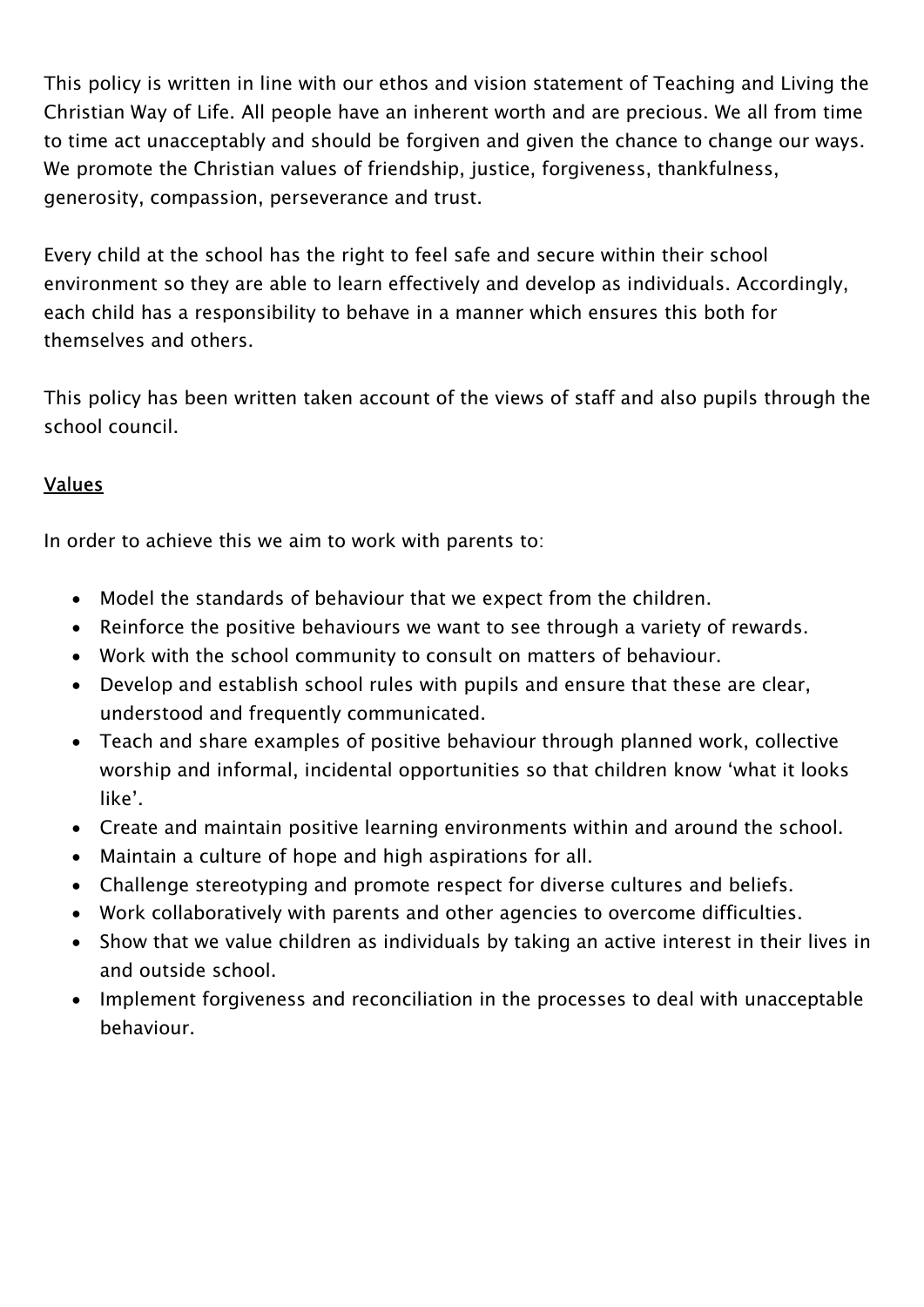#### Rewards and Sanctions

We operate a system of rewards and sanctions.

We encourage positive behaviour through rewards such as:

- $\checkmark$  Praise
- $\checkmark$  Public recognition e.g fab marks, Gold Awards, the Gold book,
- $\checkmark$  Giving special responsibilities
- $\checkmark$  Stickers etc
- $\checkmark$  Celebrating successes with parents / others

We believe that it is important that any sanctions used:

- are appropriate in consideration of the type of misdeed in question
- are consistently and calmly applied
- are given as soon as possible after the misdeed
- focus on the behaviour rather than the individual
- are accompanied by guidance towards alternative positive behaviour
- are appropriate to the individual needs of the child (and may include an individual behaviour plan.)
- are age appropriate
- encourage empathy and personal responsibility
- enable a child to put the situation right, including seeking forgiveness and reconciliation.

## Response to inappropriate behaviours

Each class operates a system of warnings (with clear indications of what needs to change); sad marks; sending to another class; headteacher involvement and ultimately exclusions either fixed term or permanent.

Only the headteacher can exclude a child by law.

Sad Marks are logged and analysed each half term. Individual behaviour plans are written up, shared with all staff and monitored frequently. The legal paperwork for exclusions is kept on the child's file.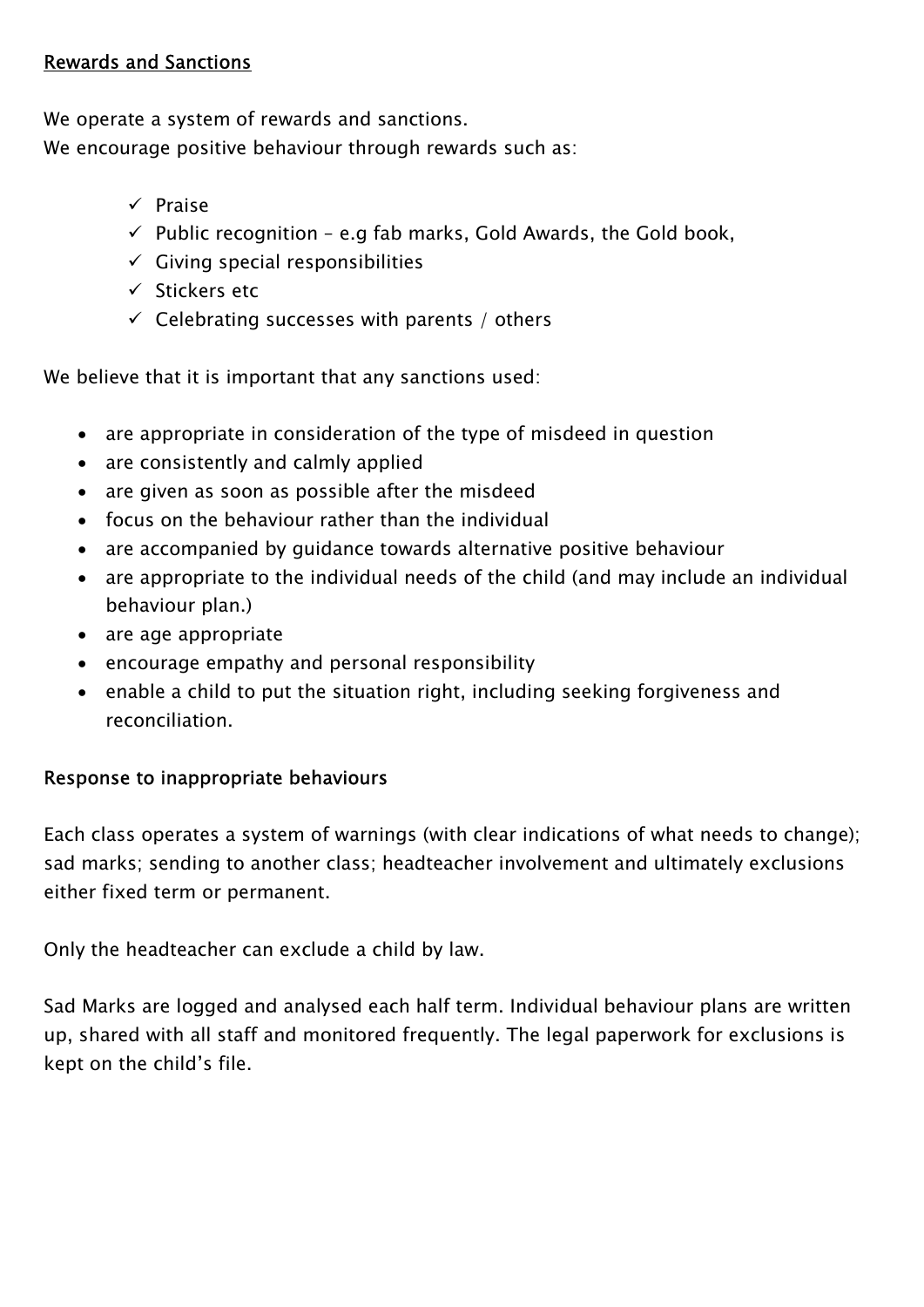#### Levels of Response

Level 1 – Warning and advice (not normally recorded beyond the day involved.)

Level 2- Giving of a "Sad" mark. This is automatically followed by losing 5 minutes break time. The teacher needs to record "Sad" marks and if 5 happen over a period of 2 weeks the parents should be seen. This automatically pushes the child onto the next level.

Level 3 – Children with persistent bad/disruptive behaviour can be removed from the class and sent to another teacher or the head. They should be sent with work to do which should be completed before returning to the class or when the sending teacher requests their return.

Level 4 – An Individualised Positive Strategy will be put in place following discussion with pupil, parents, teacher and headteacher.

Children may move to another level swiftly but at level 4 and above the parents must be informed of the action taken and the reason for it.

## Roles and Responsibilities

We recognise that, within the school, it is the role of all school staff to support one another in matters concerning behaviour. The ethos is one of collective responsibility for the behaviour encountered. Staff should feel able to:

- call on support from colleagues for dealing with inappropriate behaviour
- share difficulties openly and seek quidance from colleagues.

A child's parents are key partners in matters relating to behaviour, accordingly they are:

- informed of their child's behaviour, both positive and negative, through ongoing discussion, meetings or telephone calls arising from an incident, parent consultation evenings, annual reports, individual needs consultations and reports
- involved in the steps towards resolution of problems concerning their child's behaviour, where its level of inappropriateness requires this.